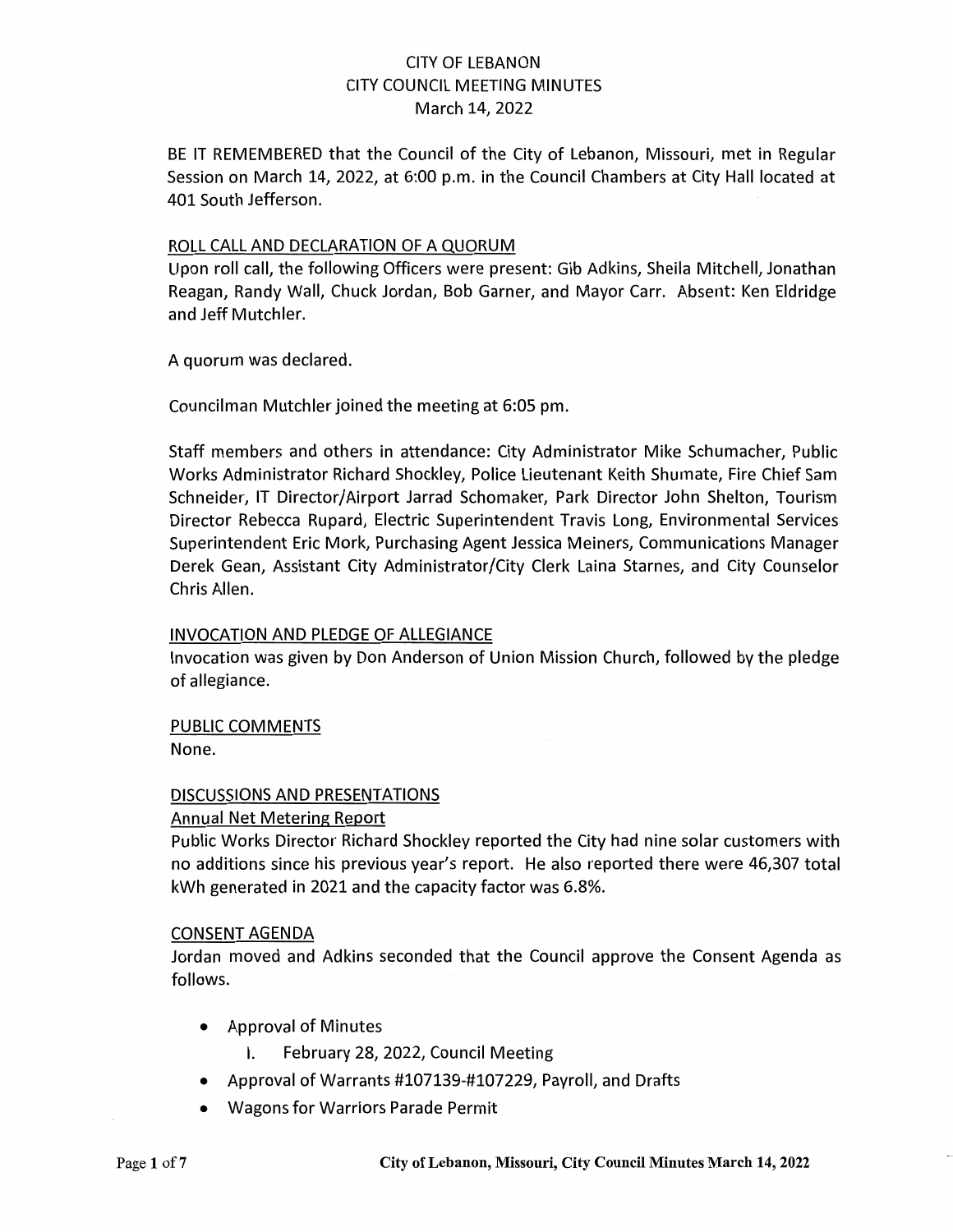Motion carried as follows: Yea: (7) Adkins, Mitchell, Reagan, Mutchler, Wall, Jordan, and Garner; Nay: (0) None; Abstain: (0) None; Absent: (1) Eldridge.

### COUNCIL BILL NO. 6252-AGREEMENT, ICE CREAM FACTORY REDEVELOPMENT

An Ordinance by the City Council of the City of Lebanon, Laclede County, Missouri, (hereinafter referred to as "City") authorizing and directing the Mayor and City Clerk to enter into and execute a Redevelopment Agreement between the City and the Ice Cream Factory.

Jordan moved and Mitchell seconded that the Council approve the first reading of Council Bill No. 6252 and that it be passed to the second reading. Motion carried as follows: Yea: (7) Mitchell, Reagan, Mutchler, Wall, Jordan, Garner, and Adkins; Nay: (0) None; Abstain: (0) None; Absent: (1) Eldridge.

Reagan moved and Garner seconded that the Council approve the second and final reading of Council Bill No. 6252 and that the roll be called for the approval and passage of said bill. Motion carried as follows: Yea: (7) Reagan, Mutchler, Wall, Jordan, Garner, Adkins, and Mitchell; Nay: (0) None; Abstain: (0) None; Absent: (1) Eldridge.

Mayor Carr declared Council Bill No. 6252 duly passed and approved and that it be entered among City Records as Ordinance No. 6499.

# COUNCIL BILL NO. 6253- CONTRACT, GRAND GLAIZE BRIDGE ON HWY 54 BILLBOARD ADVERTISEMENT, LAMAR

An Ordinance by the City Council of the City of Lebanon, Laclede County, Missouri, (hereinafter referred to as "City") authorizing and directing the Mayor and City Clerk to enter into and execute a Renewal Contract with Lamar for the Digital Billboard located on the Grand Glaize Bridge in Osage Beach.

Garner moved and Jordan seconded that the Council approve the first reading of Council Bill No. 6253 and that it be passed to the second reading. Motion carried as follows: Yea: (7) Mutchler, Wall, Jordan, Garner, Adkins, Mitchell, and Reagan; Nay: {O) None; Abstain: (0) None; Absent: (1) Eldridge.

Adkins moved and Reagan seconded that the Council approve the second and final reading of Council Bill No. 6253 and that the roll be called for the approval and passage of said bill. Motion carried as follows: Yea: (7) Wall, Jordan, Garner, Adkins, Mitchell, Reagan, and Mutchler; Nay: (0) None; Abstain: (0) None; Absent: (1) Eldridge.

Mayor Carr declared Council Bill No. 6253 duly passed and approved and that it be entered among City Records as Ordinance No. 6500.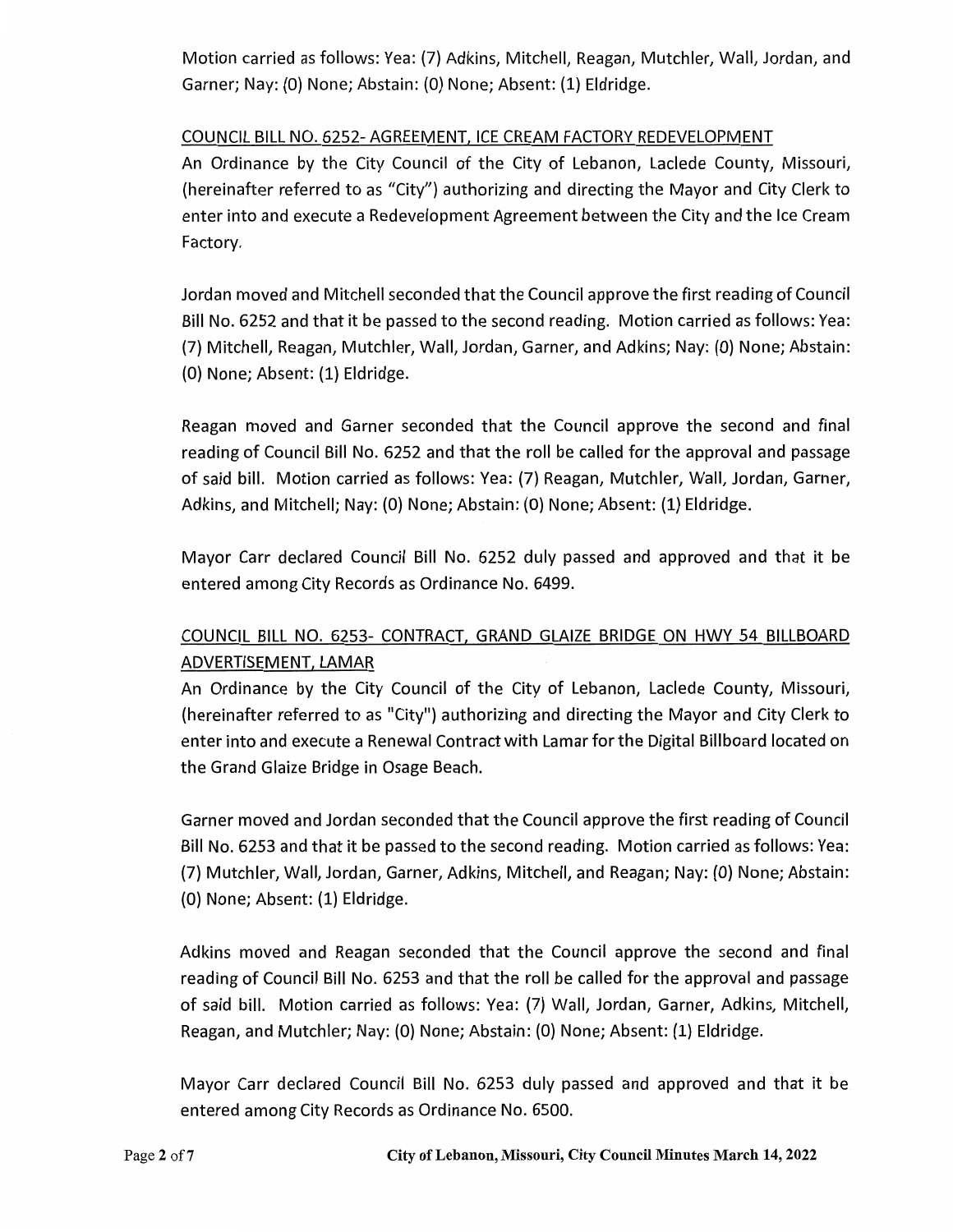COUNCIL BILL NO. 6254-TASK ORDER NO. 4, SCADA MASTER REMOTE BACKUP, MJMEUC

An Ordinance by the City Council of the City of Lebanon, Laclede County, Missouri, (hereinafter referred to as "City") authorizing and directing the Mayor and City Clerk to enter into and execute Task Order No. 4 with Missouri Joint Municipal Electric Utility Commission (hereinafter referred to as "MJMEUC") for SCADA Master Remote Backup.

Jordan moved and Garner seconded that the Council approve the first reading of Council Bill No. 6254 and that it be passed to the second reading. Motion carried as follows: Yea: (7) Jordan, Garner, Adkins, Mitchell, Reagan, Mutchler, and Wall; Nay: (0) None; Abstain: (0) None; Absent: (1) Eldridge.

Wall moved and Mutchler seconded that the Council approve the second and final reading of Council Bill No. 6254 and that the roll be called for the approval and passage of said bill. Motion carried as follows: Yea: (7) Garner, Adkins, Mitchell, Reagan, Mutchler, Wall, and Jordan; Nay: (0) None; Abstain: (0) None; Absent: (1) Eldridge.

Mayor Carr declared Council Bill No. 6254 duly passed and approved and that it be entered among City Records as Ordinance No. 6501.

# COUNCIL BILL NO. 6255- SERVICE CONTRACT, PUBLIC SAFETY BUILDING FIBER, SHO-ME **TECHNOLOGIES**

An Ordinance by the City Council of the City of Lebanon, Laclede County, Missouri, (hereinafter referred to as "City") authorizing and directing the Mayor and City Clerk to enter into and execute a Service Contract with Sho-Me Technologies for the installation of fiber for the Public Safety Building.

Jordan moved and Garner seconded that the Council approve the first reading of Council Bill No. 6255 and that it be passed to the second reading. Motion carried as follows: Yea: (7) Adkins, Mitchell, Reagan, Mutchler, Wall, Jordan, and Garner; Nay: (0) None; Abstain: (0) None; Absent: (1) Eldridge.

Wall moved and Adkins seconded that the Council approve the second and final reading of Council Bill No. 6255 and that the roll be called for the approval and passage of said bill. Motion carried as follows: Yea: (7) Mitchell, Reagan, Mutchler, Wall, Jordan, Garner, and Adkins; Nay: (0) None; Abstain: (0) None; Absent: (1) Eldridge.

Mayor Carr declared Council Bill No. 6255 duly passed and approved and that it be entered among City Records as Ordinance No. 6502.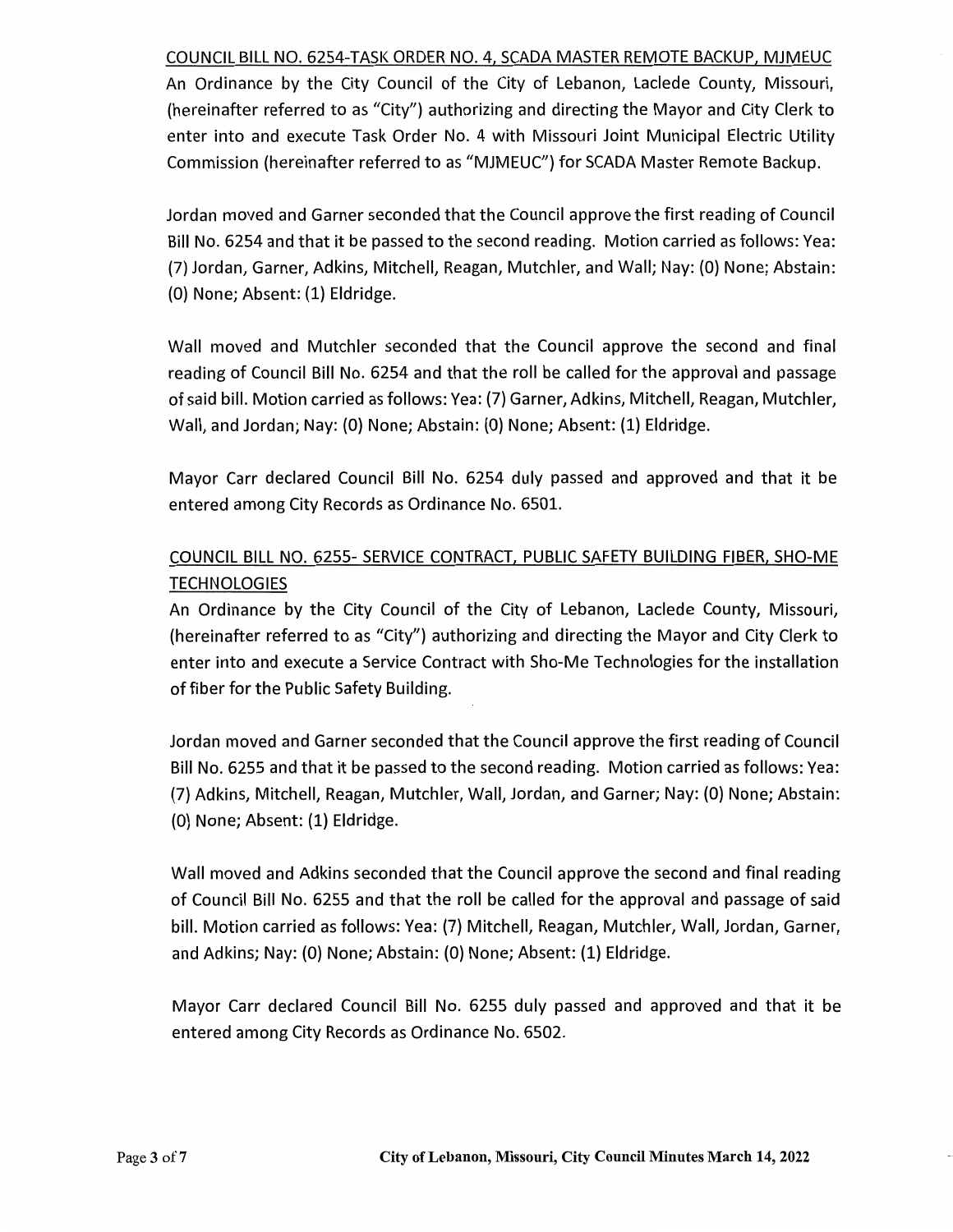# COUNCIL BILL NO. 6256- AGREEMENT, PURCHASE AND INSTALLATION OF A WWTP INFLUENT PUMP CONTROL PANEL, UNITED ELECTRIC SERVICES LLC

An Ordinance by the City Council of the City of Lebanon, Laclede County, Missouri, (hereinafter referred to as "City") authorizing and directing the Mayor and City Clerk to enter into and execute an Agreement between the City and United Electric Services LLC for the purchase and installation of an Influent Dry Well Control Panel at the Wastewater Treatment Plant.

Jordan moved and Mitchell seconded that the Council approve the first reading of Council Bill No. 6256 and that it be passed to the second reading. Motion carried as follows: Yea: (7) Reagan, Mutchler, Wall, Jordan, Garner, Adkins, and Mitchell; Nay: (0) None; Abstain: (0) None; Absent: (1) Eldridge.

Mitchell moved and Adkins seconded that the Council approve the second and final reading of Council Bill No. 6256 and that the roll be called for the approval and passage of said bill. Motion carried as follows: Vea: (7) Mutchler, Wall, Jordan, Garner, Adkins, Mitchell, and Reagan; Nay: (0) None; Abstain: (0) None; Absent: (1) Eldridge.

Mayor Carr declared Council Bill No. 6256 duly passed and approved and that it be entered among City Records as Ordinance No. 6503.

# COUNCIL BILL NO. 6257- AGREEMENT, PARK SURVEY SERVICES, SPARK MANAGEMENT CONSULTANTS

An Ordinance by the City Council of the City of Lebanon, Laclede County, Missouri, (hereinafter referred to as "City") authorizing and directing the Mayor and City Clerk to enter into and execute an Agreement between the City and Spark Management Consultants to provide Survey Services for the Parks Department.

Jordan moved and Garner seconded that the Council approve the first reading of Council Bill No. 6257 and that it be passed to the second reading. Motion carried as follows: Vea: (7) Wall, Jordan, Garner, Adkins, Mitchell, Reagan, and Mutchler; Nay: (0) None; Abstain: (0) None; Absent: (1) Eldridge.

Reagan moved and Mitchell seconded that the Council approve the second and final reading of Council Bill No. 6257 and that the roll be called for the approval and passage of said bill. Motion carried as follows: Yea: (7) Jordan, Garner, Adkins, Mitchell, Reagan, Mutchler, and Wall; Nay: (0) None; Abstain: (0) None; Absent: (1) Eldridge.

Mayor Carr declared Council Bill No. 6257 duly passed and approved and that it be entered among City Records as Ordinance No. 6504.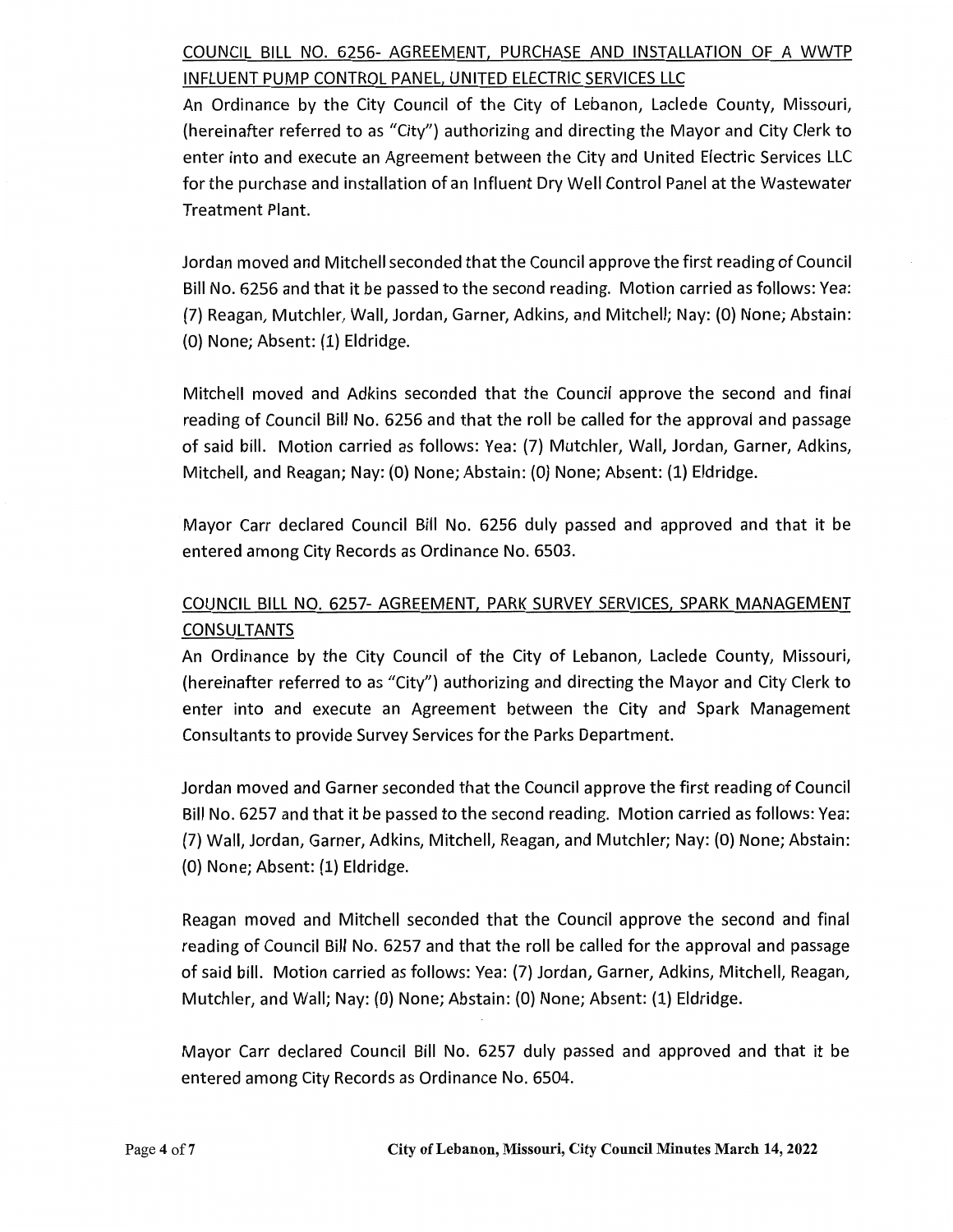### COUNCIL BILL NO. 6258- PURCHASE, PARK AND POLICE FLEET VEHICLES, GRAVEN CHRYSLER DODGE JEEP RAM

An Ordinance by the City Council of the City of Lebanon, Laclede County Missouri, (hereinafter referred to as "City") declaring as surplus one {1) 2006 Chevrolet 1/2 Ton Truck and one (1) 2012 Chevrolet Silverado 3/4 Ton Truck and authorizing the purchase of one (1) 2022 Dodge 1/2 Ton 2WD Truck for the Parks Department and one {1) 2022 Dodge 3/4 Ton 4WD Truck for the Police Department from Graven Chrysler Dodge Jeep Ram.

Wall moved and Garner seconded that the Council approve the first reading of Council Bill No. 6258 and that it be passed to the second reading. Motion carried as follows: Yea: (7) Garner, Adkins, Mitchell, Reagan, Mutchler, Wall, and Jordan; Nay: {0) None; Abstain: {0) None; Absent: (1) Eldridge.

Jordan moved and Garner seconded that the Council approve the second and final reading of Council Bill No. 6258 and that the roll be called for the approval and passage of said bill. Motion carried as follows: Yea: (7) Adkins, Mitchell, Reagan, Mutchler, Wall, Jordan, and Garner; Nay: {0) None; Abstain: (0) None; Absent: (1) Eldridge.

Mayor Carr declared Council Bill No. 6258 duly passed and approved and that it be entered among City Records as Ordinance No. 6505.

# COUNCIL BILL NO. 6259-AGREEMENT, RELOCATE AND SALVAGE HOME LOCATED AT 2735 TOWER RD, TAAAD LLC

An Ordinance by the City Council of the City of Lebanon, Laclede County, Missouri, (hereinafter referred to as "City") authorizing and directing the Mayor and City Clerk to enter into and execute an Agreement between the City and TAAAD LLC for the sale, relocation and salvage ofthe home and garage located at 2735 Tower Road.

Jordan moved and Reagan seconded that the Council approve the first reading of Council Bill No. 6259 and that it be passed to the second reading. Motion carried as follows: Yea: {7) Mitchell, Reagan, Mutchler, Wall, Jordan, Garner, and Adkins; Nay: {0) None; Abstain: {0) None; Absent: {1) Eldridge.

Mitchell moved and Garner seconded that the Council approve the second and final reading of Council Bill No. 6259 and that the roll be called for the approval and passage of said bill. Motion carried as follows: Yea: {7) Reagan, Mutchler, Wall, Jordan, Garner Adkins, and Mitchell; Nay: (0) None; Abstain: {0) None; Absent: (1) Eldridge.

Mayor Carr declared Council Bill No. 6259 duly passed and approved and that it be entered among City Records as Ordinance No. 6506.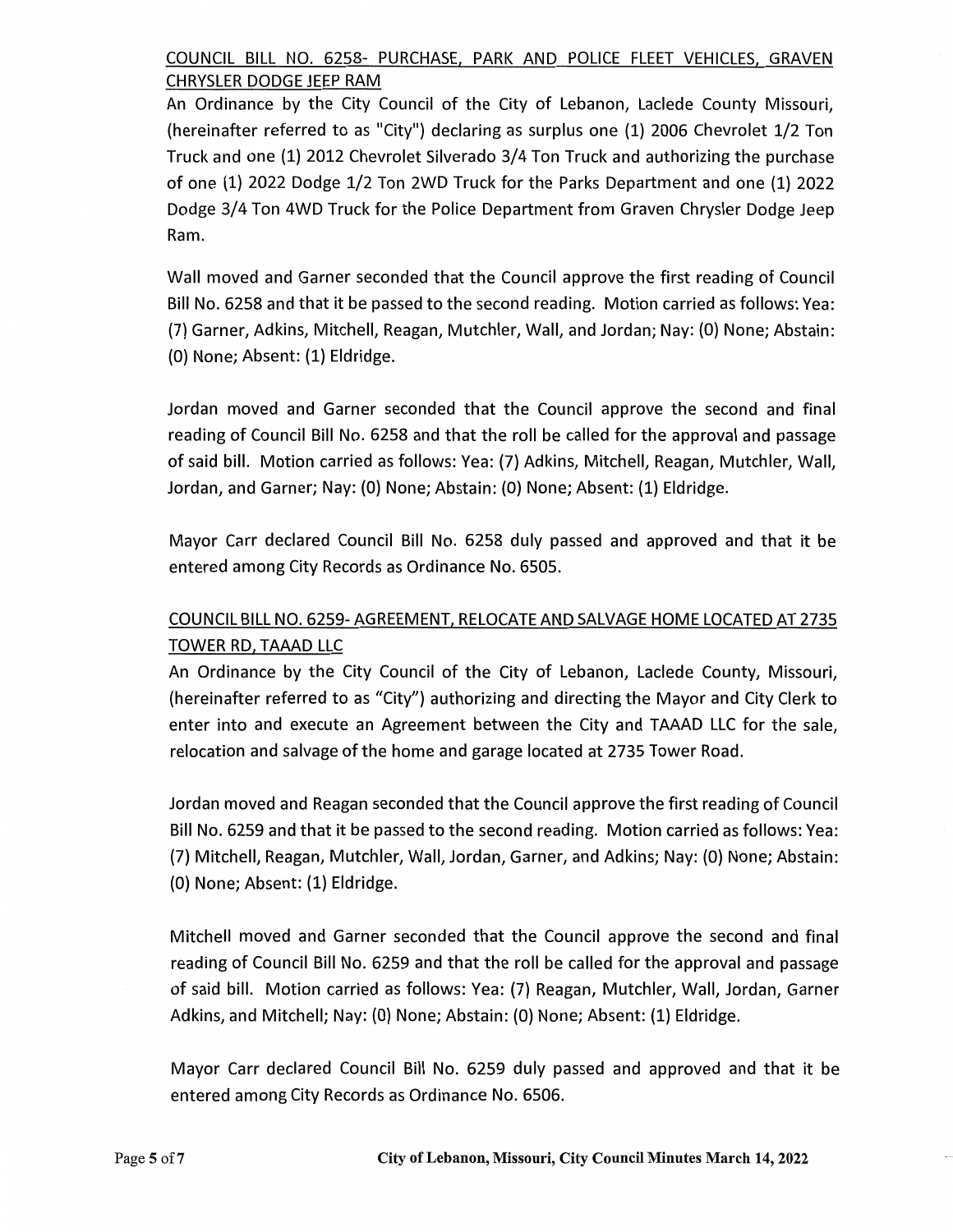#### COMMENTS

Fire Chief Sam Schneider- invited the Mayor and City Council to come by and take a look at the new Public Safety Building. He also reported he had 4 or 5 Fire Department employees scheduled to take their EMT tests.

Public Works Director Richard Shockley- reported that information regarding the layers to the permitting process was being communicated to potential solar customers. During this time the potential customers were also being educated about energy and consumption and doing so helped several citizens make good decisions. He closed by reporting the City used around 450 tons of salt this winter to date.

Parks Director John Shelton- extended his gratitude to Purchasing Agent Jessica Meiners for working hard to get the best vehicle deal she could. He also thanked Council for approving the truck purchase. Shelton then gave a status update on recent tournaments and participants as well as leagues starting back up for the season. In closing, he reported he was working on the Boswell Aquatic Center schedule and announced this was the 4th year of being a Tree City.

Assistant City Administrator/City Clerk Laina Starnes- shared that her newly hired Deputy Clerk was an internal candidate and would start in a few weeks. Starnes said she would be introducing Lacey Brackett to the Mayor and Council during an upcoming meeting.

Councilman Garner- announced that SkillsUSA was having a student auction for fundraising purposes if anyone was interested in having someone do work around their home.

Councilman Jordan- said the skatepark was highly utilized and well received.

Councilwoman Mitchell- suggested installing pay toilets in the new urban park downtown and asked about lighting the tower in yellow and blue for Ukraine.

Councilman Adkins- stated he would like to see the City bring forward a resolution showing support for Ukraine. He made a motion to this effect which was followed by Jordan providing the second. Following a discussion about taking action on something not reflected on the agenda, Adkins and Jordan withdrew their motion and second. The Mayor then called for a moment of silence for Ukraine and a moment of silence was then held. Following, Adkins concluded his comments by announcing the accomplishments of the MSU men and women's basketball teams.

Mayor Carr- provided the upcoming meeting schedule and then touched on the recent tragedy in Joplin, Missouri where three police officers were shot, resulting in the death of two. City Administrator Mike Shumacher stated the City would be represented at both funeral services.